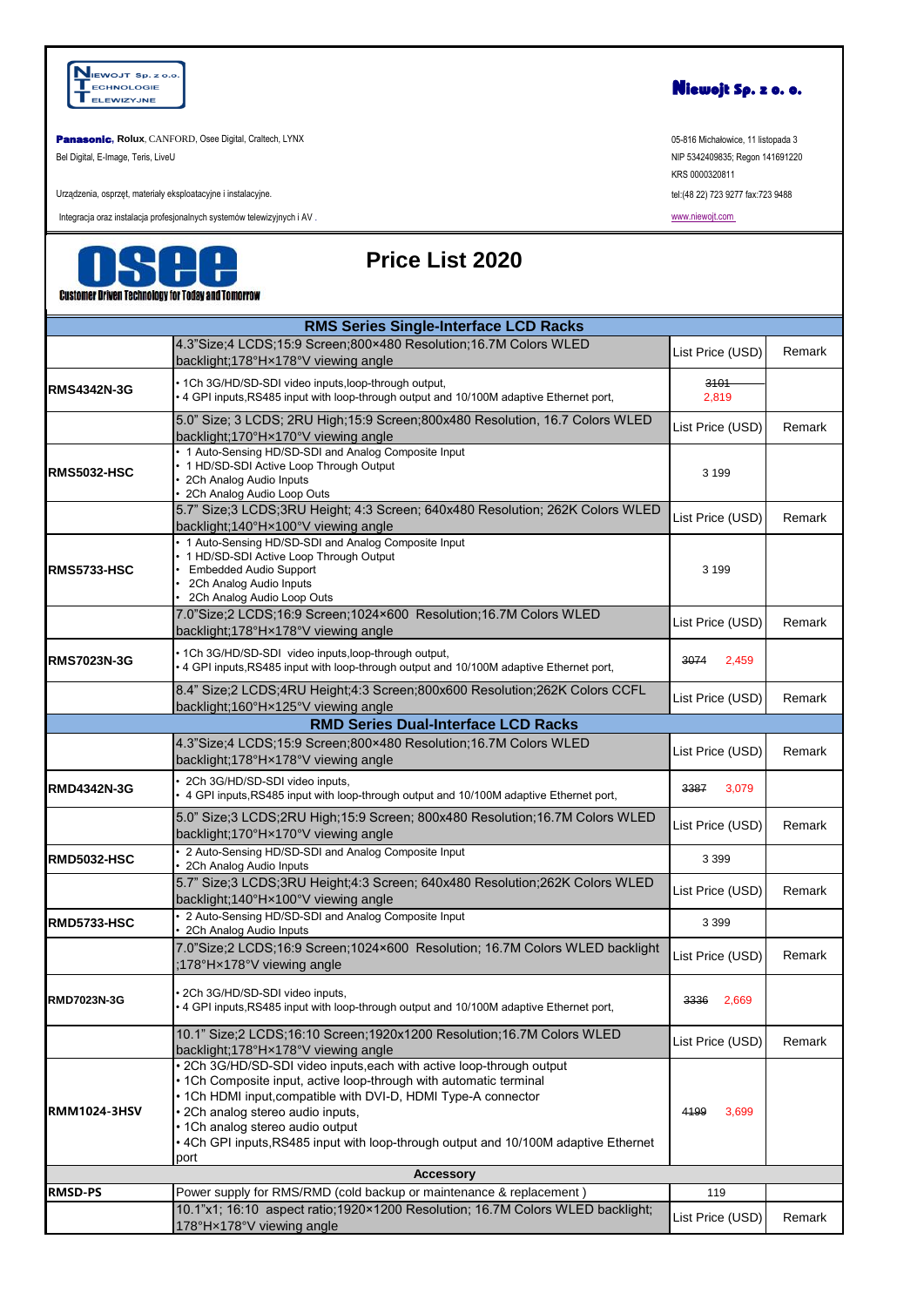| PRM1014-3HSV           | 2Ch 3G/HD/SD-SDI video inputs, loop-through output,<br>• 1Ch composite input, active loop-through with automatic terminal, HDMI input, compatible with DVI-<br>D, HDMI Type-A connector,<br>2Ch analog stereo audio inputs<br>• 1Ch analog stereo audio output<br>• 4Ch GPI inputs, RS485 input with loop-through output and 10/100M adaptive Ethernet port | 2699             |        |
|------------------------|-------------------------------------------------------------------------------------------------------------------------------------------------------------------------------------------------------------------------------------------------------------------------------------------------------------------------------------------------------------|------------------|--------|
|                        | <b>Accessory</b>                                                                                                                                                                                                                                                                                                                                            |                  |        |
| <b>PRM1014-UG-H23G</b> | When upgrade from PRM1014-HSV to PRM1014-3HSV, this authorization code is required                                                                                                                                                                                                                                                                          | 400              |        |
| <b>PRM1014-PS</b>      | Power supply for PRM1014 (cold backup or maintenance & replacement)                                                                                                                                                                                                                                                                                         | 119              |        |
| <b>PRM-PP</b>          | Carring Case for PRM1014                                                                                                                                                                                                                                                                                                                                    | 199              |        |
| <b>PRM-SHD</b>         | Sun Hood for PRM1014                                                                                                                                                                                                                                                                                                                                        | 59               |        |
| <b>BP-970</b>          | Sony F-970 battery plate                                                                                                                                                                                                                                                                                                                                    | 39               |        |
| BP-D54                 | Panasonic D54S battery plate                                                                                                                                                                                                                                                                                                                                | 39               |        |
| BP-E6                  | Canon LP-E6 battery plate                                                                                                                                                                                                                                                                                                                                   | 39               |        |
| <b>PRM-MH</b>          | Articulating arm                                                                                                                                                                                                                                                                                                                                            | 49               |        |
| <b>PRM-HS</b>          | Hotshoe adapter                                                                                                                                                                                                                                                                                                                                             | 11               |        |
| <b>PRM-PG</b>          | Optical glass                                                                                                                                                                                                                                                                                                                                               | 29               |        |
|                        | <b>Pull-out Monitor</b>                                                                                                                                                                                                                                                                                                                                     |                  |        |
|                        | 17.3" Size:1 RU:16:9 aspect ratio:1920×1080 Resolution:16.2 M Colors WLED backlight:160(H) x<br>140(V) viewing angle                                                                                                                                                                                                                                        | List Price (USD) | Remark |
| FRM-173-3HSV           | • 2Ch 3G/HD/SD-SDI inputs,<br>• 1Ch 3G/HD/SD-SDI output,<br>• 1Ch HDMI input, compatible with DVI-D,<br>• 2Ch composite signal inputs,<br>• 1Ch YPbPr input,<br>• 2Ch analog stereo audio inputs, headphone/stereo speaker audio output<br>• 1Ch network interface input,<br>• 1Ch GPI input<br>• 1Ch RS485 input port                                      | 2999             |        |
|                        | <b>Accessory</b>                                                                                                                                                                                                                                                                                                                                            |                  |        |
| FRM173-OPT-R16         | The installation accessory on the back of equipment cabinet, which can support the depth of 16<br>inch standard equipment cabinet                                                                                                                                                                                                                           | 299              |        |
| FRM173-OPT-R18         | The installation accessory on the back of equipment cabinet , which can support the depth of 18<br>inch standard equipment cabinet                                                                                                                                                                                                                          | 299              |        |
| FRM173-OPT-R20         | The installation accessory on the back of equipment cabinet, which can support the depth of 20<br>inch standard equipment cabinet                                                                                                                                                                                                                           | 299              |        |
| FRM173-PS              | Power supply for FRM-173 (cold backup or maintenance & replacement)                                                                                                                                                                                                                                                                                         | 119              |        |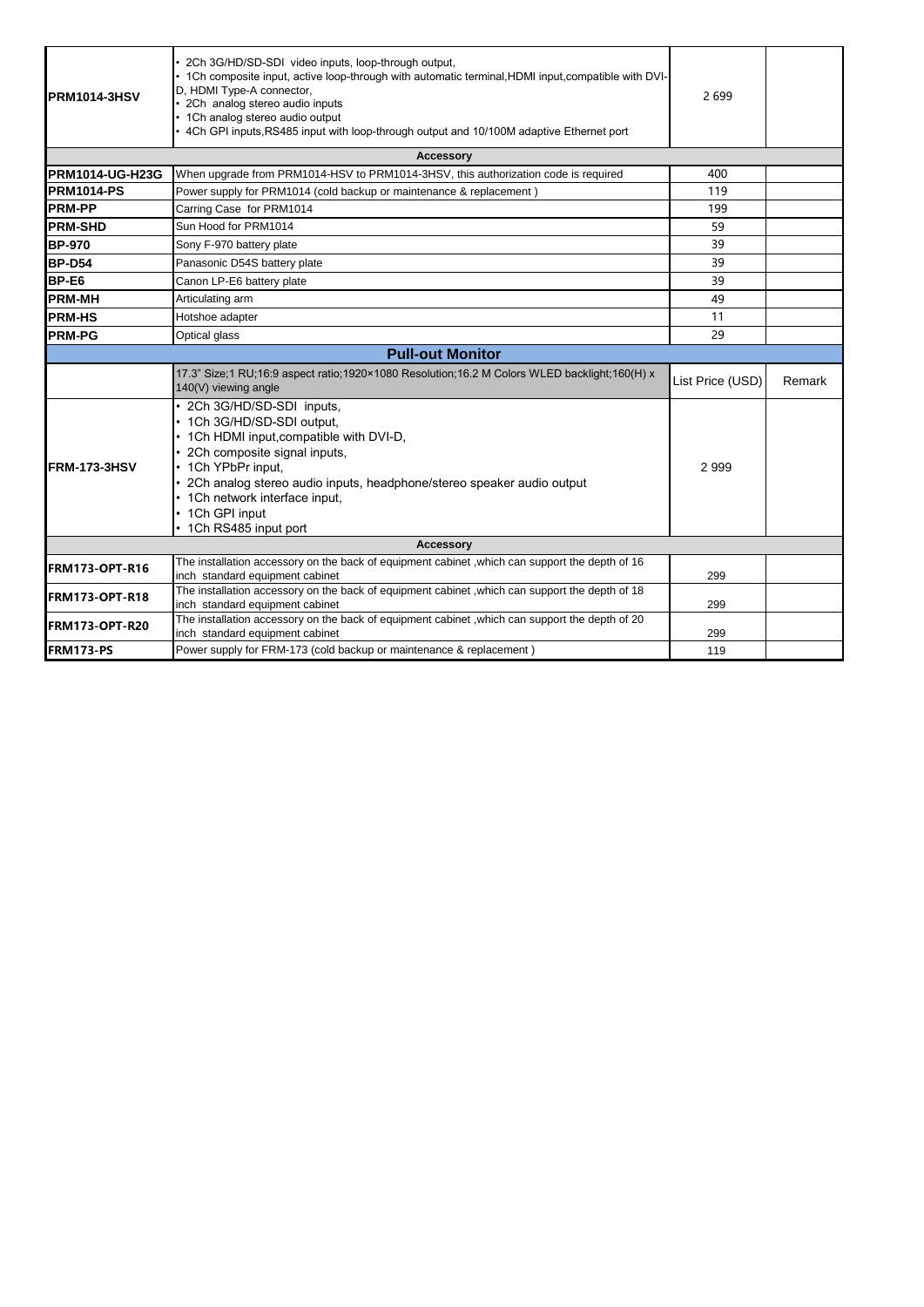

**Panasonic, Rolux, CANFORD, Osee Digital, Craltech, LYNX** 

Bel Digital, E-Image, Teris, LiveU

Urządzenia, osprzęt, materiały eksploatacyjne i instalacyjne.

Integracja oraz instalacja profesjonalnych systemów telewizyjnych i AV .



### **Price List 2020**

 $\mathcal{N}_{ew}$  **4K monitor**  $\begin{array}{|c|c|c|c|c|}\n\hline\n\text{N}_{ew} & \text{List Price} \\
\hline\n\end{array}$ (USD) Remark **BCM-4170 17" 12G-SDI Single Link 4k**  • Display: 17.3-inch, 3840x2160, 350 nits, 1000:1 contrast, 8bits, various color gamut up to 94.8% DCI-P3, 178°H×178°V • Input: 12G-SDI A/B Input, 3G-SDI C/D Input, 1x HDMI(HDMI 2.0) • Output: 12G-SDI A/B, 3G-SDI C/D output • SFP Fiber 12G (Converte to 12G-SDI out) (optional) • **Auto 3D LUT color calibration**  • HDR emulation function(PQ, HLG, S Log3) •Multiple camera 3D De-log Luts and User Luts upload • Table stand and rackmount kit are included. 6 960 **BCM-4240 23.8" 12G-SDI Single Link 4k**  • Display: 23.8-inch, 3840x2160, 300 nits, 1000:1 contrast, 10 bits, various color gamut up to 94.1% DCI-P3, 178°H×178°V • Input: 12G-SDI A/B Input, 3G-SDI C/D Input, 1x HDMI(HDMI 2.0) • Output: 12G-SDI A/B, 3G-SDI C/D output • SFP Fiber 12G (Converte to 12G-SDI out) (optional) • **Auto 3D LUT color calibration**  • HDR emulation function(PQ, HLG, S Log3) • Multiple camera 3D De-log Luts and User Luts upload 7 200 **XCM-4270-HDR 27" 12G-SDI HDR Production 4k**  • Display: 31.1-inch, 3840 x 2160, **1000 nits**, 1400:1 contrast, 10bits, various color gamut up to 94.8% DCI-P3, 178°H×178°V • Input: 12G-SDI A/B Input, 3G-SDI C/D Input, 1x HDMI(HDMI 2.0) • Output: 12G-SDI A/B, 3G-SDI C/D output • SFP Fiber 12G (Converte to 12G-SDI out) (optional) • **Auto 3D LUT color calibration**  • **HDR EOTFs(PQ, HLG, S Log3)**  • Multiple camera 3D De-log Luts and User Luts upload 10 200 **Plz check the stock condition before placing order XCM-4310-HDR 31.1" 12G-SDI HDR Production 4k**  • Display: 31.1-inch, 4096x2160, **1000 nits,** 1400:1 contrast, 10 bits, various color gamut up to 99.4% DCI-P3, 178°H×178°V • Input: 12G-SDI A/B Input, 3G-SDI C/D Input, 1x HDMI(HDMI 2.0) • Output: 12G-SDI A/B, 3G-SDI C/D output • SFP Fiber 12G (Converte to 12G-SDI out) (optional) • **Auto 3D LUT color calibration**  • **HDR EOTFs(PQ, HLG, S Log3)**  • Multiple camera 3D De-log Luts and User Luts upload 14 400 **Plz check the stock condition before placing order 4K monitor** List Price (USD) Remark **LMW4320 Osee LMW4320 31.5" 4K LCD Monitor**  • Input: 4x SDI • Display: 31.5-inch, 3840x2160, 10 bits, ST.2084, HLG and Slog3 \$2 000,00 **4K Quad Link 12G Single Link**



05-816 Michałowice, 11 listopada 3 NIP 5342409835; Regon 141691220 KRS 0000320811 tel:(48 22) 723 9277 fax:723 9488

[www.niewojt.com](http://www.niewojt.com/)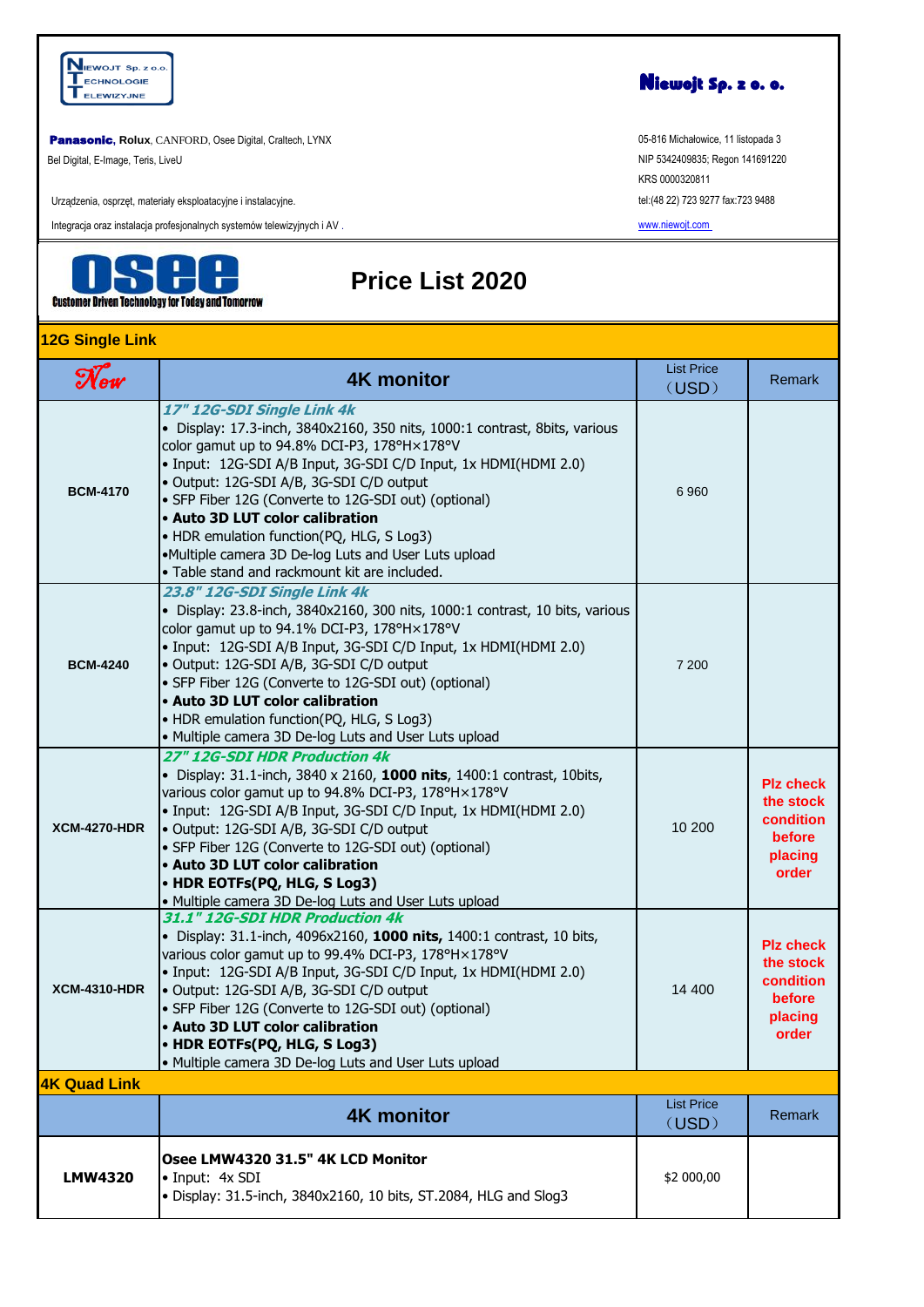| <b>LMW-420-4K</b> | 42"Size; 16:9 aspect ratio; 3840x2160 Resolution; WLED backlight<br>: 178°Hx178°V viewing angle<br>• 4Ch 3G/HD/SD-SDI video inputs, loop-through output;<br>• 4Ch DVI-D input,<br>• 2Ch analog stereo audio inputs,<br>• 1Ch analog stereo audio output,<br>• RS485 input with loop-through output and 10/100M adaptive Ethernet<br>port:<br>• 16mm narrow bezel design<br>*Note: the standard configuration doesn't include the tabletop stand and the                                                       | 12121  | Plz check<br>with us<br>whenever<br>you need<br>the offer.        |
|-------------------|---------------------------------------------------------------------------------------------------------------------------------------------------------------------------------------------------------------------------------------------------------------------------------------------------------------------------------------------------------------------------------------------------------------------------------------------------------------------------------------------------------------|--------|-------------------------------------------------------------------|
| LMW-550-4K        | .55"Size; 16:9 aspect ratio; 3840x2160 Resolution; WLED backlight<br>; 178°Hx178°V viewing angle<br>• 4Ch 3G/HD/SD-SDI video inputs, loop-through output;<br>• 4Ch DVI-D input,<br>• 2Ch analog stereo audio inputs,<br>• 1Ch analog stereo audio output,<br>• RS485 input with loop-through output and 10/100M adaptive Ethernet port;<br>• 16mm narrow bezel design<br>*Note: the standard configuration doesn't include the tabletop stand and the rack<br>mount kit. They should be purchased separately. | 15 152 | <b>Piz check</b><br>with us<br>whenever<br>you need<br>the offer. |
| LMW-650-4K        | 65"Size; 16:9 aspect ratio; 3840x2160 Resolution; WLED backlight<br>: 178°Hx178°V viewing angle<br>• 4Ch 3G/HD/SD-SDI video inputs, loop-through output;<br>• 4Ch DVI-D input,<br>• 2Ch analog stereo audio inputs,<br>• 1Ch analog stereo audio output,<br>• RS485 input with loop-through output and 10/100M adaptive Ethernet port;<br>• 16mm narrow bezel design<br>*Note: the standard configuration doesn't include the tabletop stand and the<br>rack mount kit. They should be purchased separately.  | 19697  |                                                                   |
|                   | <b>Accessory</b>                                                                                                                                                                                                                                                                                                                                                                                                                                                                                              |        |                                                                   |
| LMW420-STD        | The tabletop stand for the LMW-420-4K                                                                                                                                                                                                                                                                                                                                                                                                                                                                         | 289    |                                                                   |
| <b>LMW550-STD</b> | The tabletop stand for the LMW-550-4K                                                                                                                                                                                                                                                                                                                                                                                                                                                                         | 289    |                                                                   |
| LMW420-RCK        | Mounting Bracket for LMW420-4K                                                                                                                                                                                                                                                                                                                                                                                                                                                                                | 151    |                                                                   |
| LMW550-RCK        | The rack mount kit for the LMW-550-4K                                                                                                                                                                                                                                                                                                                                                                                                                                                                         | 105    |                                                                   |
| LMW-4K-TC         | remote control for LMW-4K series                                                                                                                                                                                                                                                                                                                                                                                                                                                                              | 22     |                                                                   |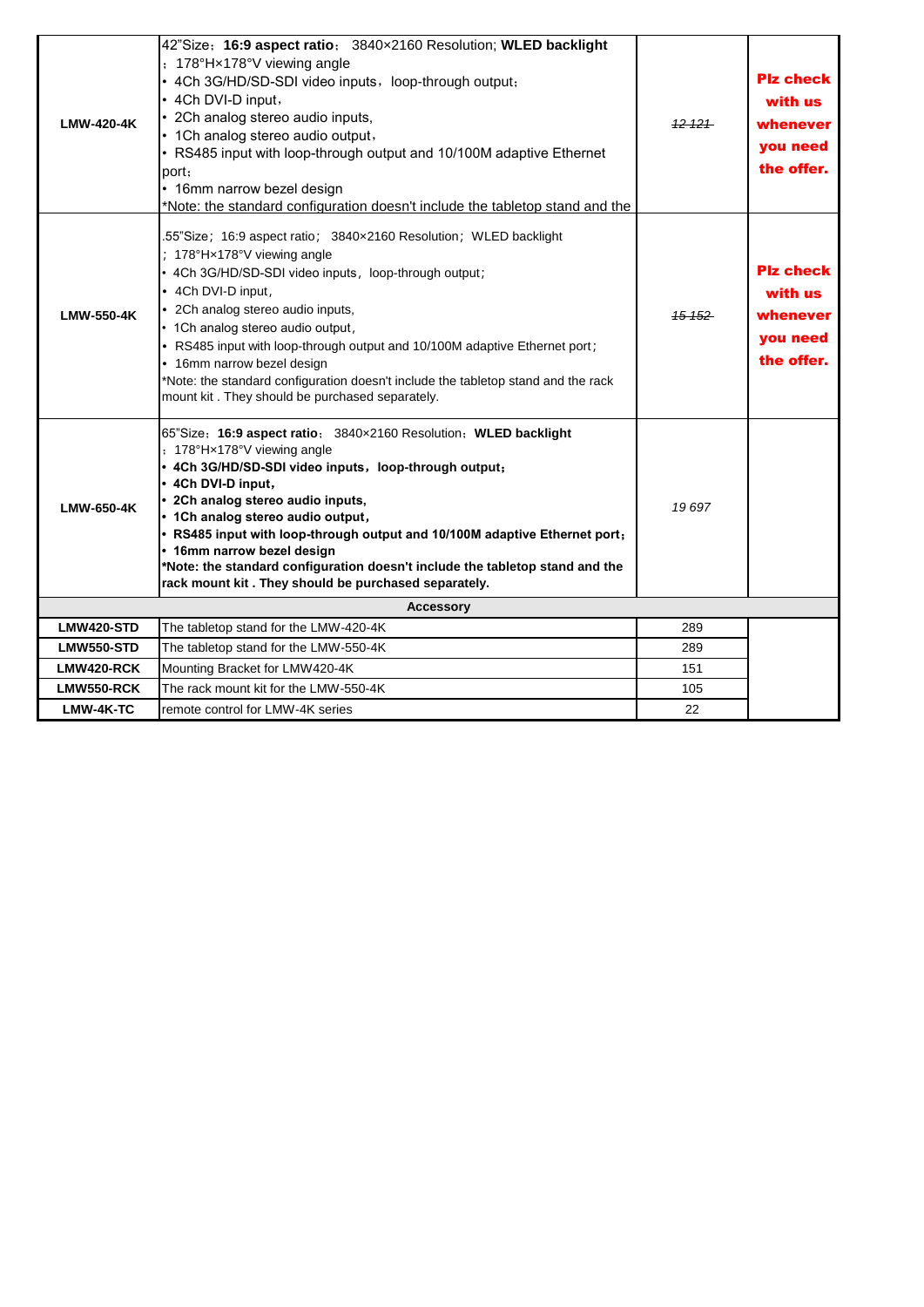NIEWOJT Sp. z o.o Niewojt Sp. z o. o. ECHNOLOGIE ELEWIZYJNE **asonic, Rolux**, CANFORD, Osee Digital, Craltech, LYNX 05-816 Michałowice, 11 listopada 3 Bel Digital, E-Image, Teris, LiveU NIP 5342409835; Regon 141691220 KRS 0000320811 Urządzenia, osprzęt, materiały eksploatacyjne i instalacyjne. tel:(48 22) 723 9277 fax:723 9488 [www.niewojt.com](http://www.niewojt.com/) Integracja oraz instalacja profesjonalnych systemów telewizyjnych i AV . **Price List 2020Customer Driven Technology for Today and Tomorrow Color Master** 17.3"Size;6RU;16:9 aspect ratio;1920×1080 resolution;1.073G colors List Price (USD) Remark RGB LED backlight;178°H×178°V wide viewing angle • 2Ch 3G/HD/SD-SDI video inputs,each with active loop-through output 1Ch composite input, active loop-through with automatic terminal, • 1Ch YPbPr input,active loop-through with automatic terminal,which can be configured for composite or Y/C input 2 194 **3D LUT BCM-170-3HSV** 1Ch HDMI input, compatible with DVI-D, HDMI Type-A connector 2Ch analog stereo audio inputs, 1Ch analog stereo audio output • 6Ch GPI inputs,RS485 input with loop-through output and 10/100M adaptive Ethernet port **Accessory BCM170-PS** Power supply for BCM170 (cold backup or maintenance & replacement ) 119 **BCM-170-RCK** Mounting Bracket for BCM-170 119 Either accessory required **BCM-170-STS** Table Stand for BCM-170 119 will be shipped free 21.5"Size;16:9 aspect ratio;1920×1080 resolution;16.7M colors WLED List Price<br>(USD) Remark backlight;178°H×178°V wide viewing angle • 2Ch 3G/HD/SD-SDI video inputs,each with active loop-through output 1Ch Composite input, active loop-through with automatic terminal, • 1Ch YPbPr input,active loop-through with automatic terminal,which can be configured for Composite or Y/C input **BCM-215-3HSV** 2 330 **3D LUT** 1Ch HDMI input, compatible with DVI-D, HDMI Type-A connector • 2Ch analog stereo audio inputs,1Ch analog stereo audio output • 6Ch GPI inputs,RS485 input with loop-through output and 10/100M adaptive Ethernet port **Accessory BCM215-PS** Power supply for BCM215 (cold backup or maintenance & replacement ) 119 **BCM-215-RCK** Mounting Bracket for BCM-215 119 Either accessory required **BCM-215-STS** Table Stand for BCM-215 119 will be shipped free 23"Size;16:9 aspect ratio;1920×1080 resolution;16.7M colors WLED List Price (USD) Remark backlight;176°H×176°V wide viewing angle • 2Ch 3G/HD/SD-SDI video inputs,each with active loop-through output • 1Ch Composite input, active loop-through with automatic terminal, • 1Ch YPbPr input,active loop-through with automatic terminal,which can be configured for Composite or Y/C input **BCM-230-3HSV** 1Ch HDMI input, compatible with DVI-D, HDMI Type-A connector 2 498 **3D LUT** 2Ch analog stereo audio inputs, 1Ch analog stereo audio output • 6Ch GPI inputs,RS485 input with loop-through output and 10/100M adaptive Ethernet port **Accessory BCM230-PS** Power supply for BCM230 (cold backup or maintenance & replacement ) 119 55"Size;16:9 aspect ratio; 1920×1080 Resolution;1.07B Colors WLED List Price (USD) Remark backlight;178°H×178°V viewing angle 350cd/m2 luminance dimension:1252\*728\*80mm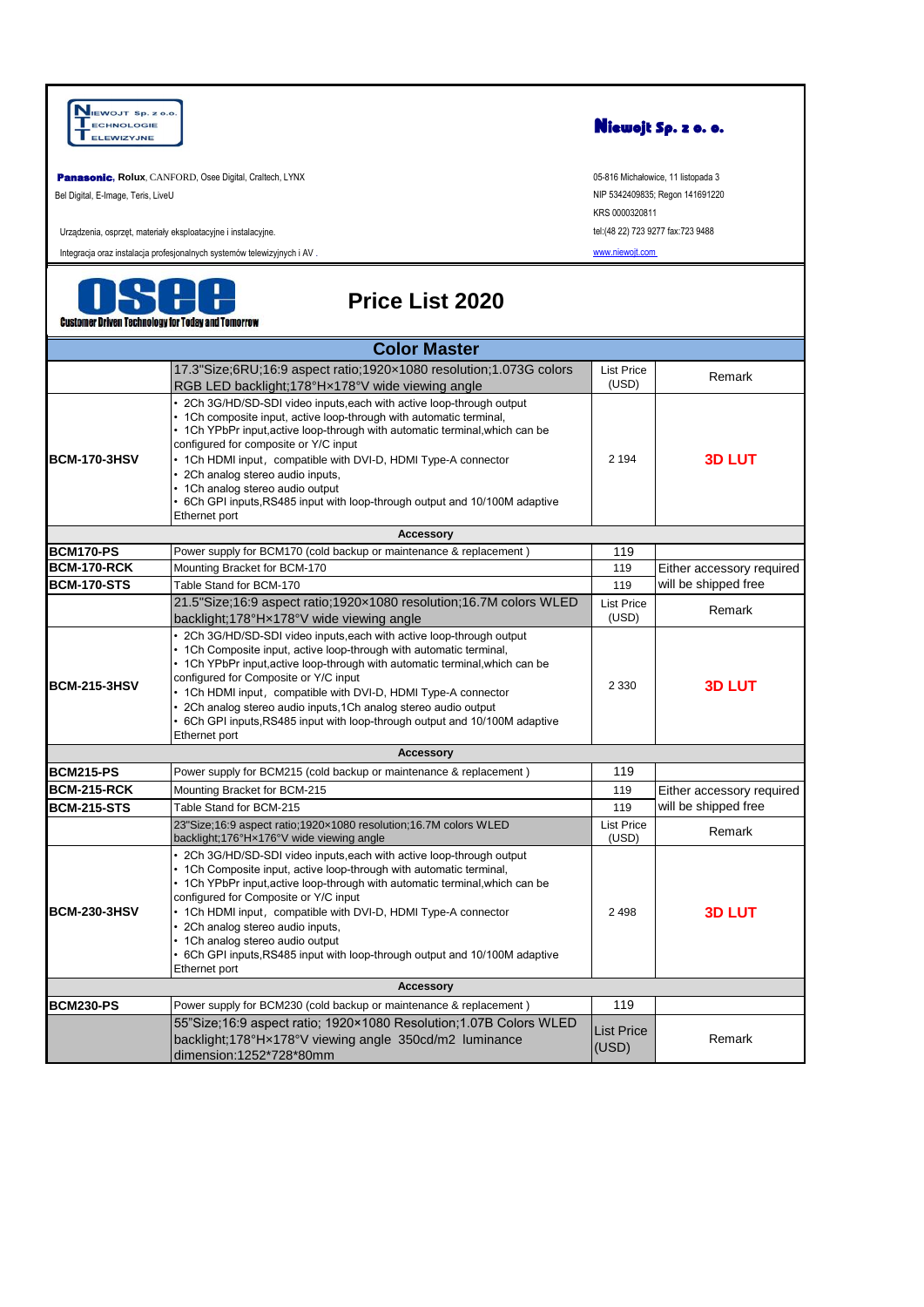| <b>BCM-550-3G</b>                        | • 2Ch 3G/HD/SD-SDI video inputs, loop-through output<br>• 1Ch Composite input, 1Ch YPbPr input, active loop-through with automatic<br>terminal, which can be configured for Composite or Y/C input, 1Ch DVI-D input,<br>• 1Ch DVI-D output, HDMI Type-A connector,<br>· 2Ch analog stereo audio inputs,<br>• 1Ch analog stereo audio output<br>• 6 GPI inputs, RS485 input with loop-through output and 10/100M adaptive<br>Ethernet port;<br>*Note: the standard configuration doesn't include the tabletop stand and<br>the rack mount kit. They should be purchased separately.<br>The Installation expenses is excluded. | $7-456$                    | <b>Plz check with us</b><br>whenever offer is<br>needed. |
|------------------------------------------|------------------------------------------------------------------------------------------------------------------------------------------------------------------------------------------------------------------------------------------------------------------------------------------------------------------------------------------------------------------------------------------------------------------------------------------------------------------------------------------------------------------------------------------------------------------------------------------------------------------------------|----------------------------|----------------------------------------------------------|
|                                          | 55"Size;16:9 aspect ratio; 1920×1080 Resolution;1.07B Colors WLED<br>backlight;178°Hx178°V viewing angle 700cd/m2 luminance<br>dimension:1249*725*80mm                                                                                                                                                                                                                                                                                                                                                                                                                                                                       | <b>List Price</b><br>(USD) |                                                          |
| <b>BCM-550L-3G</b>                       | • 2Ch 3G/HD/SD-SDI video inputs,loop-through output<br>• 1Ch Composite input, 1Ch YPbPr input, active loop-through with automatic<br>terminal, which can be configured for Composite or Y/C input, 1Ch DVI-D input,<br>• 1Ch DVI-D output, HDMI Type-A connector,<br>· 2Ch analog stereo audio inputs,<br>• 1Ch analog stereo audio output<br>• 6 GPI inputs, RS485 input with loop-through output and 10/100M adaptive Ethernet<br>port :<br>*Note: the standard configuration doesn't include the tabletop stand and the rack<br>mount kit. They should be purchased separately.<br>The Installation expenses is excluded. | 9848                       | <b>Plz check with us</b><br>whenever offer is<br>needed. |
|                                          | <b>Accessory</b>                                                                                                                                                                                                                                                                                                                                                                                                                                                                                                                                                                                                             |                            |                                                          |
| <b>BCM550-STD</b>                        | The tabletop stand for the BCM-550-3G                                                                                                                                                                                                                                                                                                                                                                                                                                                                                                                                                                                        | 289                        |                                                          |
| <b>BCM550-RCK</b>                        | The rack mount kit for the BCM-550-3G                                                                                                                                                                                                                                                                                                                                                                                                                                                                                                                                                                                        | 105                        |                                                          |
| <b>BCM550-TC</b>                         | The remote control                                                                                                                                                                                                                                                                                                                                                                                                                                                                                                                                                                                                           | 22                         |                                                          |
| $\mathcal{N}_{\mathsf{ew}}$              | Osee LCM215-HDR 21.5" Daylight Viewable HDR Monitor                                                                                                                                                                                                                                                                                                                                                                                                                                                                                                                                                                          |                            |                                                          |
| LCM215-HDR                               | • Input: 2x SDI, 1x HDMI<br>• Output: 2x SDI<br>. Display: 21.5-inch, 1920x1080, 1000 nits, 178°H×178°V; HDR display (HLG, PQ,<br>Slog3)<br>. Multiple camera D-log Luts and User Luts<br>• Support P3, Rec 709 and 2020                                                                                                                                                                                                                                                                                                                                                                                                     | 1 6 6 6                    | <b>HDR Monitoring</b>                                    |
| <b>ACC-SH-215</b>                        | Snap on Sun Shade                                                                                                                                                                                                                                                                                                                                                                                                                                                                                                                                                                                                            | \$132                      |                                                          |
| <b>ACC-BP-SV</b>                         | V-Mount Battery plate for LCM170-A and LCM215-HDR                                                                                                                                                                                                                                                                                                                                                                                                                                                                                                                                                                            | \$210                      |                                                          |
| <b>ACC-BP-SAB</b>                        | Anton Bauer Battery mount for LCM170-A and LCM215-HDR                                                                                                                                                                                                                                                                                                                                                                                                                                                                                                                                                                        | \$210                      |                                                          |
| <b>CBL-PWR-DTAP-</b><br><b>XLR4VF-30</b> | D-tap to XLR cable (30cm)                                                                                                                                                                                                                                                                                                                                                                                                                                                                                                                                                                                                    | \$0,00                     |                                                          |
| <b>ACC-CA02-LCM</b>                      | C-Stand Adatper for LCM170-A and LCM215-HDR                                                                                                                                                                                                                                                                                                                                                                                                                                                                                                                                                                                  | \$110,00                   |                                                          |
| <b>ACC-PSC-215</b>                       | Acrylic Protective cover<br>Multiple Tapped Mounting Plate for LCM170-A and LCM215-HDR                                                                                                                                                                                                                                                                                                                                                                                                                                                                                                                                       | \$121,00<br>\$88,00        |                                                          |
| <b>ACC-CP-LCM</b>                        |                                                                                                                                                                                                                                                                                                                                                                                                                                                                                                                                                                                                                              |                            |                                                          |
| New                                      | Osee LCM170-A 17.3" Full HD HDR LCD Monitor                                                                                                                                                                                                                                                                                                                                                                                                                                                                                                                                                                                  |                            |                                                          |
| <b>LCM170-A</b>                          | • Input: 2x SDI, 1x HDMI<br>• Output: 1x SDI<br>· Display: 17.3-inch, 1920x1080, HDR display(HLG, PQ, Slog3)<br>• Multiple camera D-log Luts and User Luts<br>· Include monitor, table stand or mounting bracket                                                                                                                                                                                                                                                                                                                                                                                                             | 1 1 1 1                    | <b>HDR Monitoring</b>                                    |
| <b>ACC-SH-170</b>                        | Snap on Sun Shade                                                                                                                                                                                                                                                                                                                                                                                                                                                                                                                                                                                                            | \$121                      |                                                          |
| <b>ACC-BP-SV</b>                         | V-Mount Battery plate for LCM170-A and LCM215-HDR                                                                                                                                                                                                                                                                                                                                                                                                                                                                                                                                                                            | \$210                      |                                                          |
| <b>ACC-BP-SAB</b>                        | Anton Bauer Battery mount for LCM170-A and LCM215-HDR                                                                                                                                                                                                                                                                                                                                                                                                                                                                                                                                                                        | \$210                      |                                                          |
| <b>CBL-PWR-DTAP-</b><br><b>XLR4VF-30</b> | D-tap to XLR cable (30cm)                                                                                                                                                                                                                                                                                                                                                                                                                                                                                                                                                                                                    | \$0                        |                                                          |
| <b>ACC-CA02-LCM</b>                      | C-Stand Adatper for LCM170-A and LCM215-HDR                                                                                                                                                                                                                                                                                                                                                                                                                                                                                                                                                                                  | \$110                      |                                                          |
| <b>ACC-PSC-170</b>                       | Acrylic Protective cover                                                                                                                                                                                                                                                                                                                                                                                                                                                                                                                                                                                                     | \$110                      |                                                          |
| <b>ACC-CP-LCM</b>                        | Multiple Tapped Mounting Plate for LCM170-A and LCM215-HDR                                                                                                                                                                                                                                                                                                                                                                                                                                                                                                                                                                   | \$88                       |                                                          |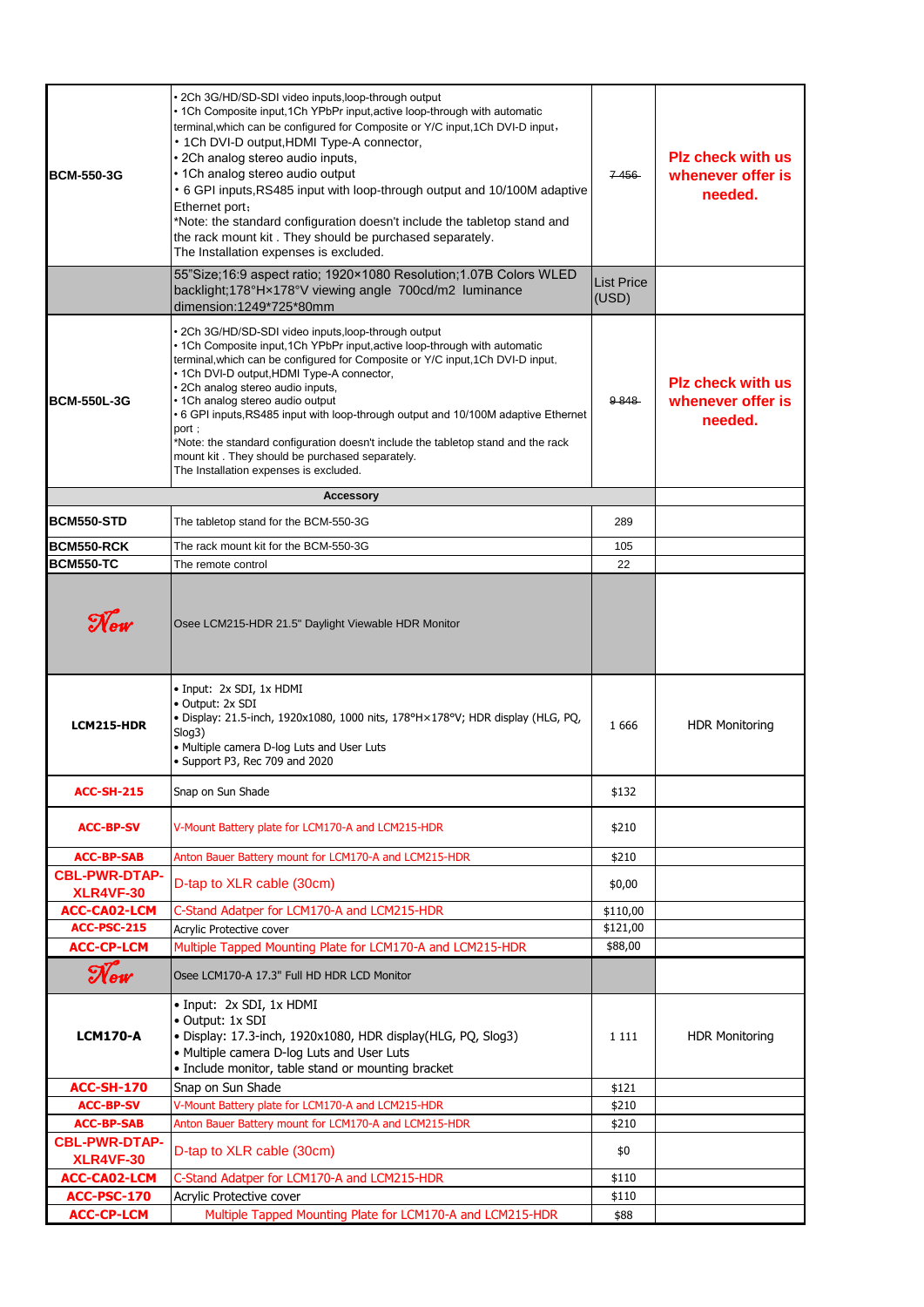| NIEWOJT Sp. z o.o.<br><b>ECHNOLOGIE</b><br>ELEWIZYJNE |                                                                                                                                                                                                                                                                                                                                                                                                                                                                                                       |                                   | Niewojt Sp. z o. o.                |
|-------------------------------------------------------|-------------------------------------------------------------------------------------------------------------------------------------------------------------------------------------------------------------------------------------------------------------------------------------------------------------------------------------------------------------------------------------------------------------------------------------------------------------------------------------------------------|-----------------------------------|------------------------------------|
|                                                       | Panasonic, Rolux, CANFORD, Osee Digital, Craltech, LYNX                                                                                                                                                                                                                                                                                                                                                                                                                                               |                                   | 05-816 Michałowice, 11 listopada 3 |
| Bel Digital, E-Image, Teris, LiveU                    |                                                                                                                                                                                                                                                                                                                                                                                                                                                                                                       | KRS 0000320811                    | NIP 5342409835; Regon 141691220    |
|                                                       | Urządzenia, osprzęt, materiały eksploatacyjne i instalacyjne.                                                                                                                                                                                                                                                                                                                                                                                                                                         | tel:(48 22) 723 9277 fax:723 9488 |                                    |
|                                                       | Integracja oraz instalacja profesjonalnych systemów telewizyjnych i AV.                                                                                                                                                                                                                                                                                                                                                                                                                               | www.niewojt.com                   |                                    |
|                                                       | <b>Price List 2020</b><br><b>Customer Driven Technology for Today and Tomorrow</b>                                                                                                                                                                                                                                                                                                                                                                                                                    |                                   |                                    |
|                                                       | <b>Evaluation and Grading</b>                                                                                                                                                                                                                                                                                                                                                                                                                                                                         |                                   |                                    |
|                                                       | 24"Size;1920x1200 resolution;1.07B colors RGB-LED backlight;178°Hx178°V viewing<br>angle;250cd/m <sup>2</sup> luminance;1000:1 contrast ratio                                                                                                                                                                                                                                                                                                                                                         | <b>List Price</b><br>(USD)        | Remark                             |
| <b>XCM-240-3G</b>                                     | 2Ch 3G/HD/SD-SDI video inputs, each with active loop-through output<br>1Ch Composite input, active loop-through with automatic terminal,<br>• 1Ch YPbPr input, active loop-through with automatic terminal, which can be configured for<br>Composite or Y/C input<br>• 1Ch HDMI input, compatible with DVI-D, HDMI Type-A connector<br>2Ch analog stereo audio inputs,<br>• 1Ch analog stereo audio output<br>6Ch GPI inputs, RS485 input with loop-through output and 10/100M adaptive Ethernet port | 3 9 8 0                           | <b>EOL</b>                         |
|                                                       | <b>Accessory</b>                                                                                                                                                                                                                                                                                                                                                                                                                                                                                      |                                   |                                    |
| <b>XCM240-PS</b>                                      | Power supply for XCM-240 (cold backup or maintenance & replacement)                                                                                                                                                                                                                                                                                                                                                                                                                                   | 129                               |                                    |
|                                                       | 24"Size;1920x1200 resolution;1.07B colors RGB-LED backlight;178°Hx178°V viewing<br>angle: $250cd/m^2$ :1000:1 contrast ratio                                                                                                                                                                                                                                                                                                                                                                          | <b>List Price</b><br>(USD)        | Remark                             |
| <b>LCM240-E</b>                                       | 2Ch 3G/HD-SDI video inputs, each with active loop-through output<br>1Ch HDMI input, compatible with DVI-D, HDMI Type-A connector<br>Support P3, Rec.709 and 2020<br>• 10/100M adaptive Ethernet port<br>up to 15 33x33x33 14Bit 3D Luts                                                                                                                                                                                                                                                               | 2 4 9 9                           |                                    |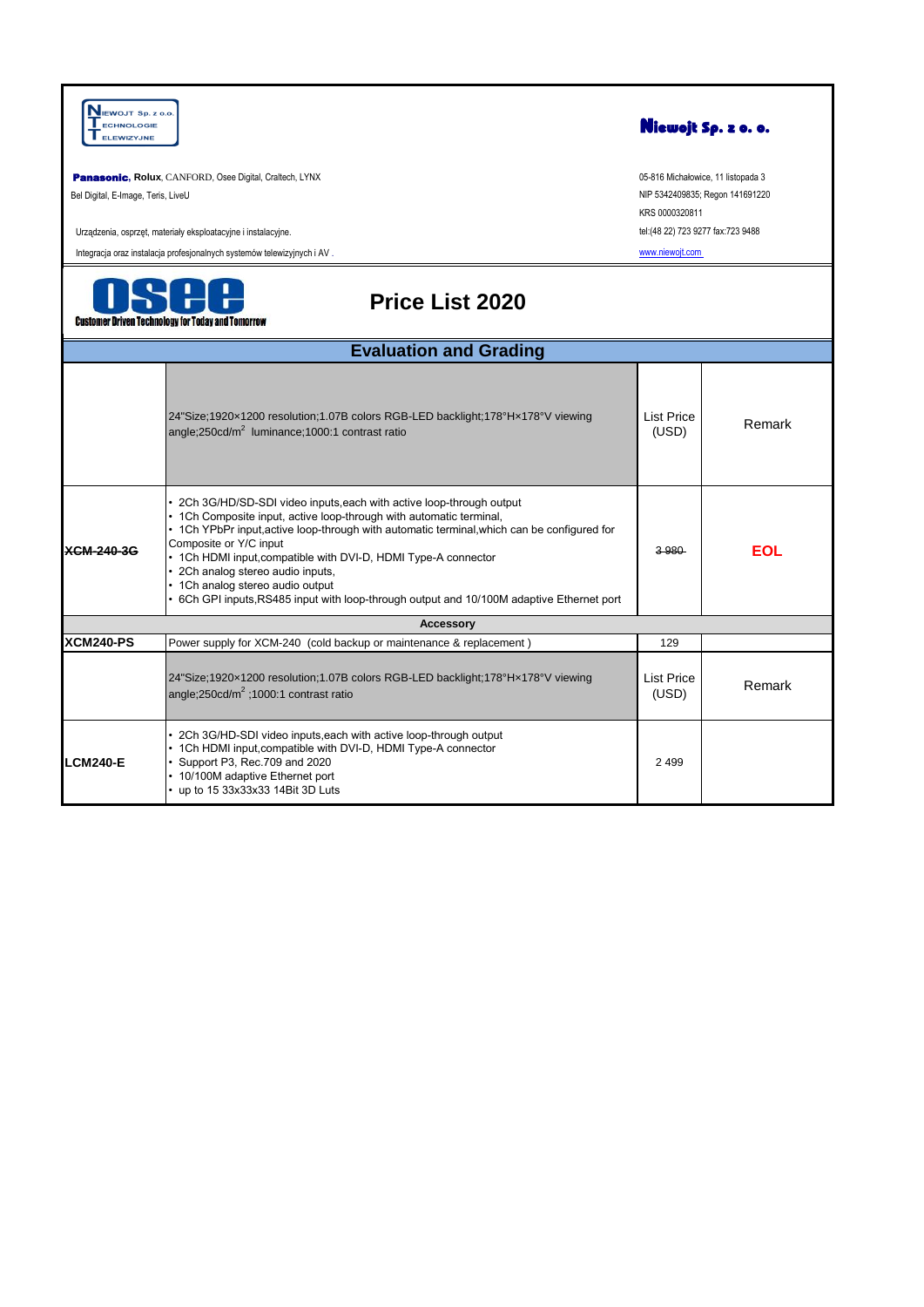NIEWOJT Sp. z o.o.<br>TECHNOLOGIE<br>TELEWIZYJNE

**Panasonic, Rolux, CANFORD, Osee Digital, Craltech, LYNX** Bel Digital, E-Image, Teris, LiveU

Urządzenia, osprzęt, materiały eksploatacyjne i instalacyjne.

Integracja oraz instalacja profesjonalnych systemów telewizyjnych i AV .



## **Price List 2019**

**OB Van Monitor Wall**

|                                                                                                                                       | 20", 16:9 aspect ratio; 1920x1080 resolution; 16.7M colors; 178(H) x 178(V) viewing<br>angle, RGB LED backlight, dimension: 481*267*44mm                                                                                                                                                                                                                                                                                            | <b>List Price</b><br>(USD) | Remark |
|---------------------------------------------------------------------------------------------------------------------------------------|-------------------------------------------------------------------------------------------------------------------------------------------------------------------------------------------------------------------------------------------------------------------------------------------------------------------------------------------------------------------------------------------------------------------------------------|----------------------------|--------|
| <b>JE-200</b>                                                                                                                         | .2Ch 3G/HD/SD-SDI video inputs, each with active loop-through output<br>.1Ch Composite input, active loop-through with automatic terminal, 1Ch YPbPr<br>input, active loop-through with automatic terminal, which can be configured for<br>Composite or Y/C input                                                                                                                                                                   | 2 0 3 8                    |        |
|                                                                                                                                       | <b>JE200-PS</b> Power supply (cold backup or maintenance & replacement)                                                                                                                                                                                                                                                                                                                                                             | 188                        |        |
| <b>JE200-</b><br><b>OKB</b>                                                                                                           | prepositional key button                                                                                                                                                                                                                                                                                                                                                                                                            |                            |        |
| 31.5", 16:9 aspect ratio; 1920x1080 resolution; 16.7M colors; 178(H) x 178(V) viewing<br>angle, LED backlight, dimension:726*627*72mm |                                                                                                                                                                                                                                                                                                                                                                                                                                     |                            | Remark |
| <b>JE-320</b>                                                                                                                         | .2Ch 3G/HD/SD-SDI video inputs, each with active loop-through output<br>.1Ch Composite input, 1Ch YPbPr input, which can be configured for Composite or<br>Y/C input<br>.1Ch DVI input, loop-through output<br>.2Ch analog stereo audio inputs,<br>.1Ch analog stereo audio output<br>6Ch GPI inputs, RS485 input with loop-through output and 10/100M adaptive<br>Ethernet port<br>Narrow bezel, no key design, key postpositional | 3077                       |        |
| JE-320-<br><b>PS</b>                                                                                                                  | Power supply (cold backup or maintenance & replacement)                                                                                                                                                                                                                                                                                                                                                                             | 188                        |        |



05-816 Michałowice, 11 listopada 3 NIP 5342409835; Regon 141691220 KRS 0000320811 tel:(48 22) 723 9277 fax:723 9488 [www.niewojt.com](http://www.niewojt.com/)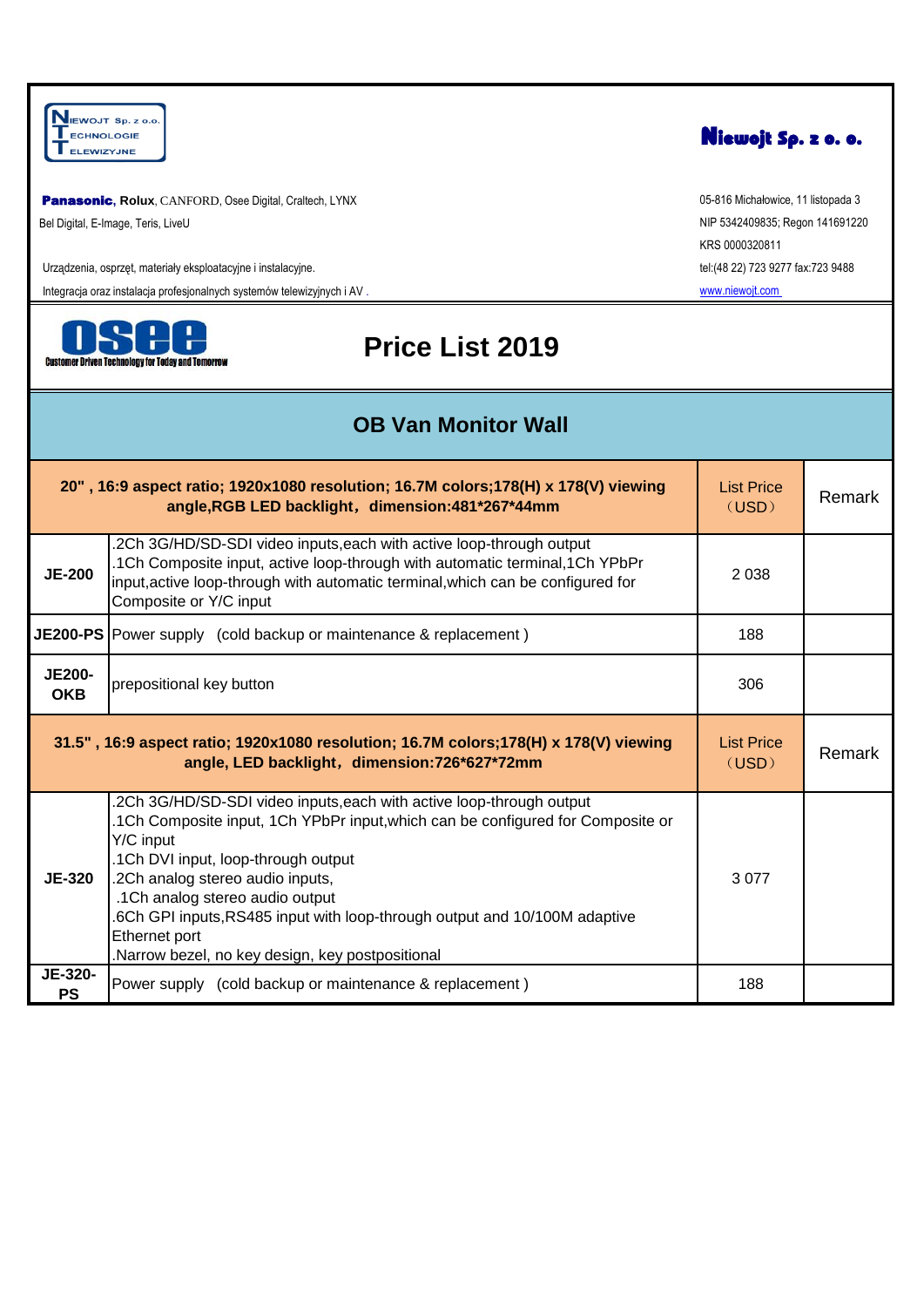

**Panasonic, Rolux, CANFORD, Osee Digital, Craltech, LYNX** 

Bel Digital, E-Image, Teris, LiveU

Urządzenia, osprzęt, materiały eksploatacyjne i instalacyjne.

Integracja oraz instalacja profesjonalnych systemów telewizyjnych i AV .



### **Price List 2020**

|                    | 17" quad viewer, 6RU 16:9 aspect ratio; 1920x1080 resolution;<br>16.7M colors WLED backlight; 178(H) x 178(V) viewing angle                                             | <b>List Price</b><br>(USD) | Remark |
|--------------------|-------------------------------------------------------------------------------------------------------------------------------------------------------------------------|----------------------------|--------|
| <b>MVM170-3HSV</b> | 4Ch 3G/HD/SD-SDI/composite inputs<br>1Ch HDMI input<br>4Ch analog audio inputs<br>• 4Ch SDI loop out<br>1Ch HDMI output<br>• 1Ch analog audio output                    | 3635                       |        |
| <b>MVM170-PS</b>   | Power supply for MVM170 (cold backup or maintenance & replacement)                                                                                                      | 129                        |        |
| MVM170-RCK         | Mounting Bracket for MVM200                                                                                                                                             | 129                        |        |
|                    | 19.5" quad viewer, 7RU (can be configured with Control<br>button) 16:9 aspect ratio; 1920x1080 resolution; 16.7M colors<br>WLED backlight;178(H) x 178(V) viewing angle | <b>List Price</b><br>(USD) |        |
| <b>MVM200-3HSV</b> | 4Ch 3G/HD/SD-SDI/composite inputs<br>1Ch HDMI input<br>4Ch analog audio inputs<br>4Ch SDI loop out<br>• 1Ch HDMI output<br>1Ch analog audio output                      | 4 1 9 9                    |        |
|                    | <b>Accessory</b>                                                                                                                                                        |                            |        |
| <b>MVM200-PS</b>   | Power supply for MVM200 (cold backup or maintenance & replacement)                                                                                                      | 129                        |        |
| <b>MVM-200-KEY</b> | Control button for MVM200                                                                                                                                               | 87                         |        |
| MVM200-RCK         | Mounting Bracket for MVM200                                                                                                                                             | 99                         |        |
| <b>MVM200-STS</b>  | Table Stand for MVM200                                                                                                                                                  | 96                         |        |
|                    | 23" quad viewer; 16:9 aspect ratio; 1920x1080 resolution ; 16.7M<br>colors WLED backlight;178(H) x 178(V) viewing angle                                                 | <b>List Price</b><br>(USD) |        |
| <b>MVM230-3HSV</b> | 4Ch autosensing on 3G/HD/SD-SDI/composite inputs<br>1Ch HDMI input<br>4Ch analog audio inputs<br>4Ch SDI loop out<br>• 1Ch HDMI output<br>1Ch analog audio output       | 4699                       |        |
|                    | <b>Accessory</b>                                                                                                                                                        |                            |        |
| <b>MVM230-PS</b>   | Power supply for MVM230 (cold backup or maintenance & replacement)                                                                                                      | 129                        |        |
|                    | 42" quad viewer, 16:9 aspect ratio; 3840x2160 resolution; 16.7M<br>colors WLED backlight; 178(H) x 178(V) viewing angle<br>dimension:958*554*80mm                       | <b>List Price</b><br>(USD) |        |



05-816 Michałowice, 11 listopada 3 NIP 5342409835; Regon 141691220 KRS 0000320811 tel:(48 22) 723 9277 fax:723 9488

[www.niewojt.com](http://www.niewojt.com/)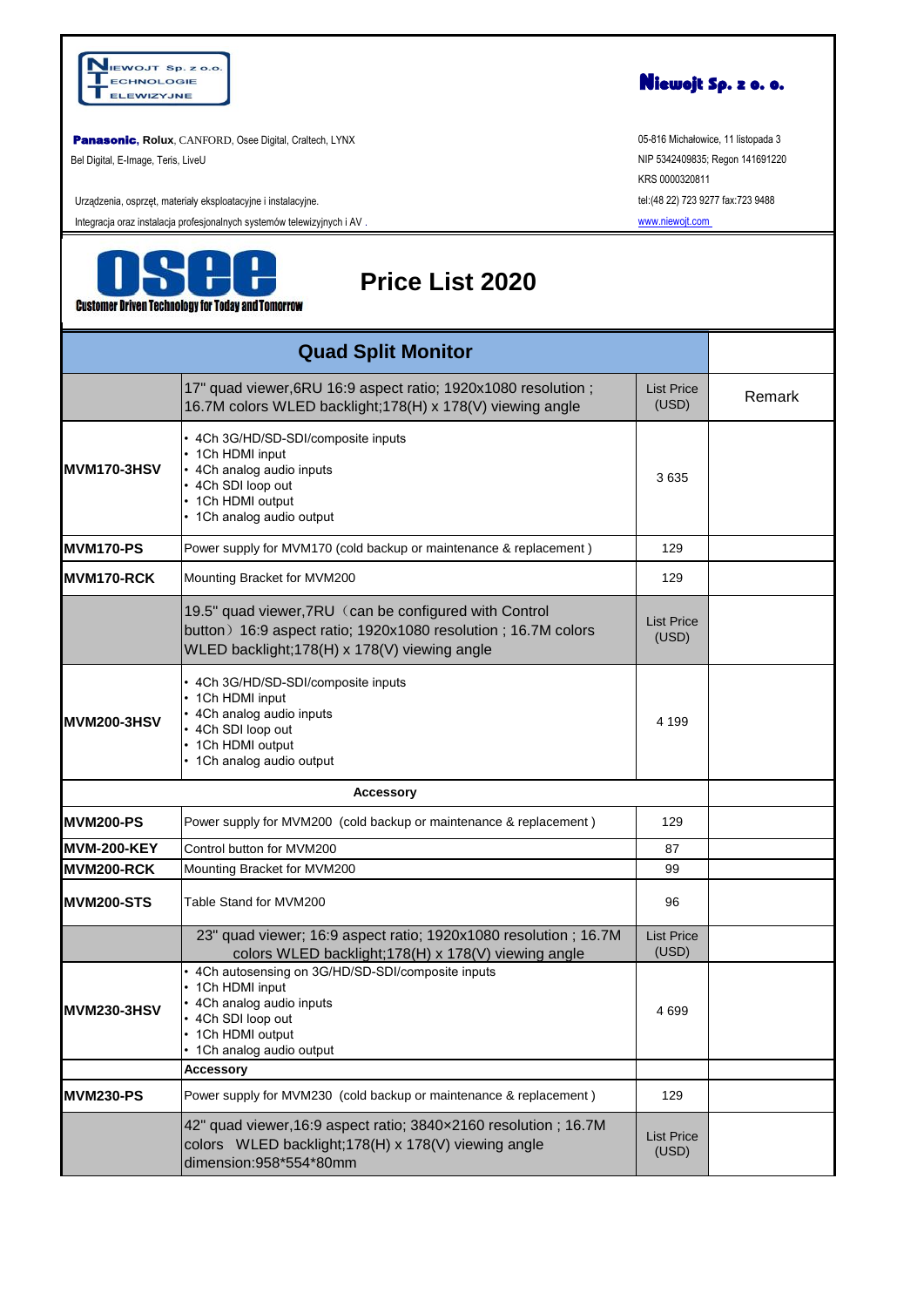| <b>MVM420</b>     | • 4Ch 3G/HD/SD-SDI video inputs, loop-through output<br>• 4Ch DVI-D inputs, 2Ch analog stereo audio inputs, 1Ch analog stereo audio<br>output<br>• Built-in speaker & headphone jack<br>• RS485 input with loop-through output and 10/100M adaptive Ethernet port<br>*Note: the standard configuration doesn't include the tabletop stand and the<br>rack mount kit. They should be purchased separately.<br>The Installation expenses is excluded. | 7 7 9 4                    |  |
|-------------------|-----------------------------------------------------------------------------------------------------------------------------------------------------------------------------------------------------------------------------------------------------------------------------------------------------------------------------------------------------------------------------------------------------------------------------------------------------|----------------------------|--|
| MVM420-RCK        | Mounting Bracket for MVM420                                                                                                                                                                                                                                                                                                                                                                                                                         | 131                        |  |
| MVM420-STD        | Table Stand for MVM420                                                                                                                                                                                                                                                                                                                                                                                                                              | 131                        |  |
|                   | 55" quad viewer, 16:9 aspect ratio; 3840×2160 resolution; 16.7M<br>colors WLED backlight;178(H) x 178(V) viewing angle<br>dimension:1252*728*80mm                                                                                                                                                                                                                                                                                                   | <b>List Price</b><br>(USD) |  |
| <b>IMVM550</b>    | • 4Ch 3G/HD/SD-SDI video inputs, loop-through output<br>• 4Ch DVI-D inputs, 2Ch analog stereo audio inputs, 1Ch analog stereo audio<br>output<br>• Built-in speaker & headphone jack<br>• RS485 input with loop-through output and 10/100M adaptive Ethernet port<br>*Note: the standard configuration doesn't include the tabletop stand and the<br>rack mount kit. They should be purchased separately.<br>The Installation expenses is excluded. | 9 1 1 8                    |  |
| MVM550-RCK        | Mounting Bracket for MVM550                                                                                                                                                                                                                                                                                                                                                                                                                         | 131                        |  |
| <b>MVM550-STD</b> | Table Stand for MVM550                                                                                                                                                                                                                                                                                                                                                                                                                              | 131                        |  |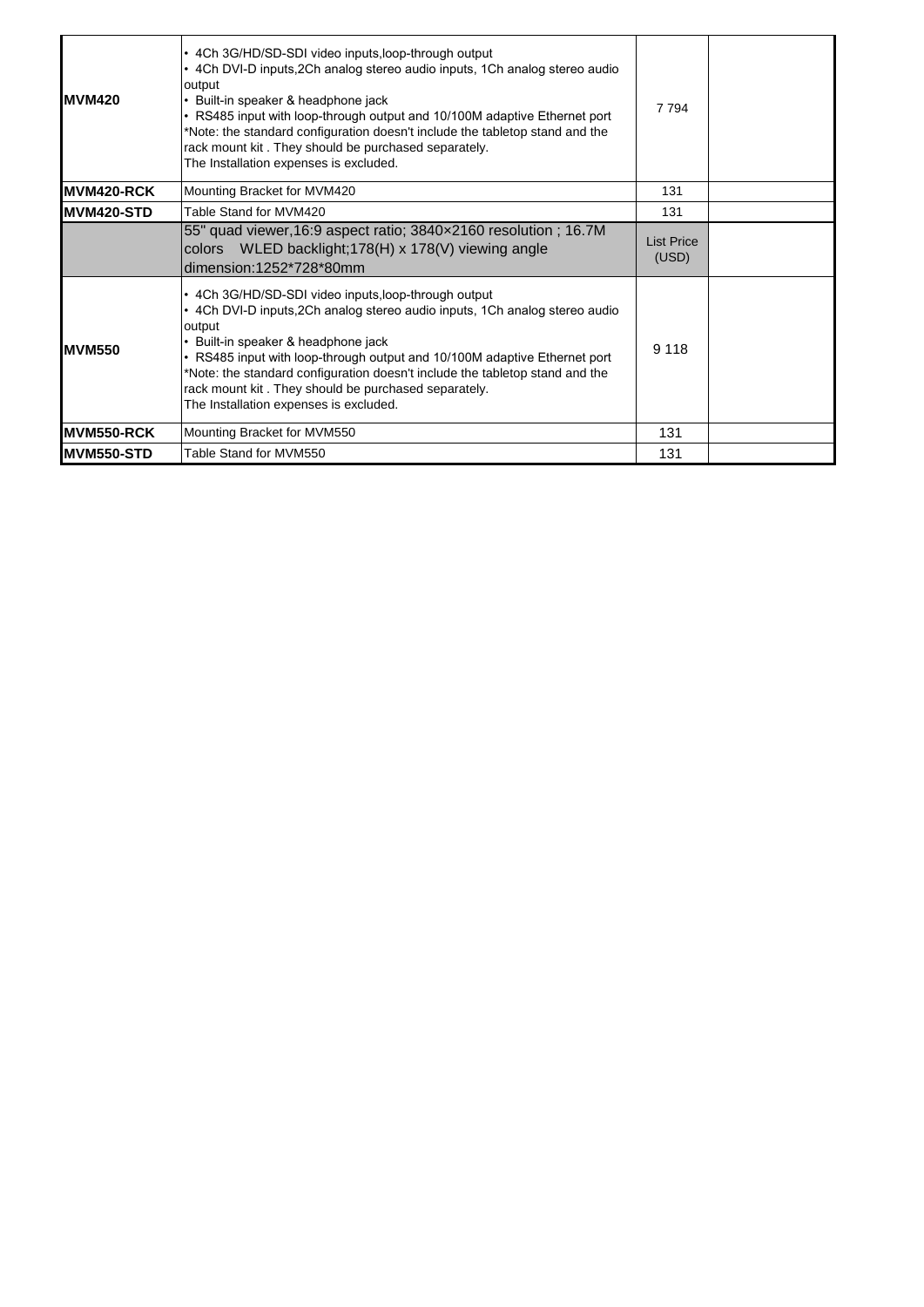|                             | NIEWOJT Sp. z o.o.<br><b>ECHNOLOGIE</b><br><b>ELEWIZYJNE</b>                                                                             |     |                                                                                                                                                                                                                                                                                                                                                                                                               |                                                                        | Niewojt Sp. z o. o.                                                   |  |
|-----------------------------|------------------------------------------------------------------------------------------------------------------------------------------|-----|---------------------------------------------------------------------------------------------------------------------------------------------------------------------------------------------------------------------------------------------------------------------------------------------------------------------------------------------------------------------------------------------------------------|------------------------------------------------------------------------|-----------------------------------------------------------------------|--|
|                             | Panasonic, Rolux, CANFORD, Osee Digital, Craltech, LYNX<br>Bel Digital, E-Image, Teris, LiveU                                            |     |                                                                                                                                                                                                                                                                                                                                                                                                               |                                                                        | 05-816 Michałowice, 11 listopada 3<br>NIP 5342409835; Regon 141691220 |  |
|                             | Urządzenia, osprzęt, materiały eksploatacyjne i instalacyjne.<br>Integracja oraz instalacja profesjonalnych systemów telewizyjnych i AV. |     |                                                                                                                                                                                                                                                                                                                                                                                                               | KRS 0000320811<br>tel:(48 22) 723 9277 fax:723 9488<br>www.niewojt.com |                                                                       |  |
|                             | <b>Price List 2020</b><br><b>Customer Driven Technology for Today and Tomorrow</b>                                                       |     |                                                                                                                                                                                                                                                                                                                                                                                                               |                                                                        |                                                                       |  |
|                             |                                                                                                                                          |     | <b>Ultra HD System</b>                                                                                                                                                                                                                                                                                                                                                                                        |                                                                        |                                                                       |  |
| Model                       | Items                                                                                                                                    | Qty | Description                                                                                                                                                                                                                                                                                                                                                                                                   | <b>List Price</b><br>(USD)                                             | Remark                                                                |  |
|                             | AURORA1600                                                                                                                               |     | 16 Ch Multi-image processor: 16Ch 3G/HD/SD-SDI inputs, present up to 16 split framed images on a<br>single screen, 16Ch analog audio inputs, 1Ch external synchronism input, 1Ch LTC input, 4Ch HDMI<br>multi-image outputs, 4Ch SDI multi-image outputs, 4Ch SDI router outputs, 4Ch analog audio monitor<br>outputs,8 GPI/O,1 RS-422 port,1 ETHERNET port,1U frame,dual redundant power,air cooling system. |                                                                        |                                                                       |  |
| SV-<br>4K11(Sim<br>plified) | <b>LMW-550-SE</b>                                                                                                                        | 1   | 55"Size;16:9 aspect ratio;3840×2160 Resolution;WLED backlight;178°H×178°V viewing angle<br>4Ch 3G-SDI video inputs, loop-through output;<br>RS485 input with loop-through output and 10/100M adaptive Ethernet port<br>16mm narrow bezel design<br>Note: the standard configuration doesn't include the tabletop stand and the rack mount kit. They"<br>should be purchased separately.                       | 30000<br>8654                                                          |                                                                       |  |
|                             |                                                                                                                                          |     | Note:LMW-550-SE must be work together with Aurora1600A                                                                                                                                                                                                                                                                                                                                                        |                                                                        |                                                                       |  |